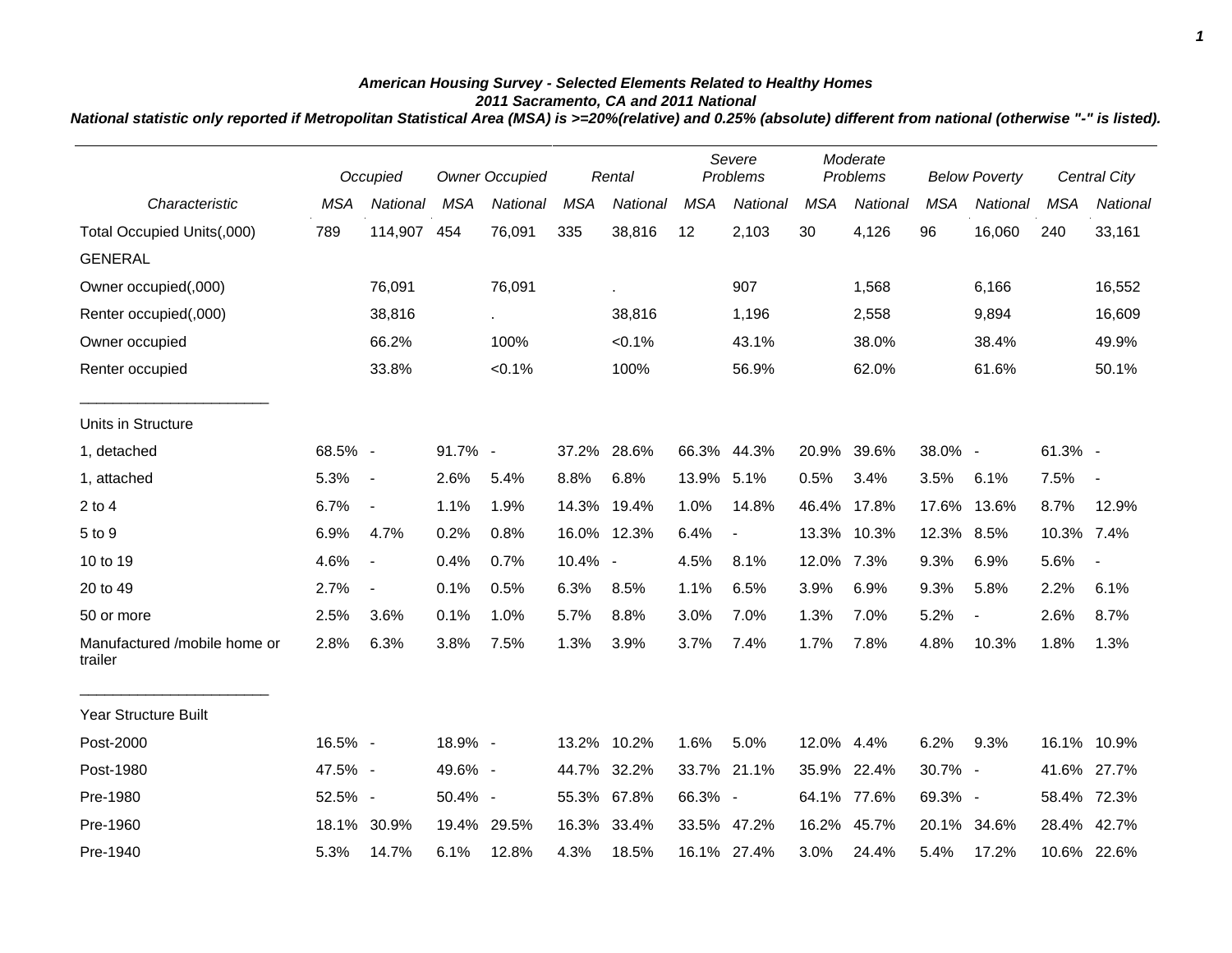|                                                        | Occupied |                          | <b>Owner Occupied</b> |                          | Rental     |                          | Severe<br>Problems |                          | Moderate<br>Problems |                 | <b>Below Poverty</b> |                          | Central City |          |
|--------------------------------------------------------|----------|--------------------------|-----------------------|--------------------------|------------|--------------------------|--------------------|--------------------------|----------------------|-----------------|----------------------|--------------------------|--------------|----------|
| Characteristic                                         | MSA      | National                 | MSA                   | National                 | <b>MSA</b> | National                 | <b>MSA</b>         | National                 | <b>MSA</b>           | National        | MSA                  | National                 | <b>MSA</b>   | National |
| Foundation (for 1-unit not<br>manufactured)            |          |                          |                       |                          |            |                          |                    |                          |                      |                 |                      |                          |              |          |
| 1-Unit not manufactured(,000)                          | 582      | 80,505                   | 428                   | 66,752                   | 154        | 13,753                   | 10                 | 1,040                    | 6                    | 1,772           | 40                   | 7,844                    | 165          | 18,949   |
| With a basement under all of<br>house                  | 1.5%     | 32.7%                    | 1.6%                  | 34.4%                    | 1.2%       | 24.0%                    | 2.6%               | 32.2%                    |                      | $< 0.1\%$ 22.1% | 2.0%                 | 27.3%                    | 2.5%         | 31.9%    |
| With a basement under part of<br>house                 | 2.5%     | 10.6%                    | 2.9%                  | 11.3%                    | 1.2%       | 7.2%                     | 2.7%               | 7.9%                     | $< 0.1\%$ 8.7%       |                 | 1.4%                 | 7.3%                     | 3.4%         | 8.1%     |
| With a crawl space                                     | 33.9%    | 22.1%                    | 35.5%                 | 21.4%                    | 29.3% -    |                          | 44.0%              | 24.1%                    | 48.8% -              |                 | 33.1%                | 25.9%                    | 38.5%        | 20.2%    |
| On a concrete slab                                     | 61.4%    | 33.1%                    | 59.0%                 | 31.5%                    | 67.8%      | 41.1%                    | 49.3%              | 29.7%                    | 48.8%                | 23.7%           | 62.8%                | 36.4%                    | 55.4%        | 38.2%    |
| In some other way                                      | 0.8%     | 1.6%                     | 0.9%                  | 1.4%                     | 0.5%       | 2.4%                     | 1.4%               | 6.1%                     | 2.5%                 | 5.3%            | 0.7%                 | 3.2%                     | 0.2%         | 1.6%     |
| <b>EXTERIOR</b>                                        |          |                          |                       |                          |            |                          |                    |                          |                      |                 |                      |                          |              |          |
| <b>External Building Conditions (non</b><br>multiunit) |          |                          |                       |                          |            |                          |                    |                          |                      |                 |                      |                          |              |          |
| Sagging roof                                           | 2.0%     | $\blacksquare$           | 2.0%                  |                          | 2.0%       | 2.9%                     | 20.1% 9.0%         |                          | 18.6%                | 11.4%           | 1.3%                 | 3.8%                     | 1.7%         | 2.4%     |
| Missing roofing material                               | 4.4%     | $\overline{\phantom{a}}$ | 4.7%                  | 3.4%                     | 3.5%       | $\overline{\phantom{a}}$ | 8.9%               | $\overline{\phantom{a}}$ | 35.5%                | 14.3%           | 5.3%                 | $\overline{\phantom{a}}$ | 2.2%         | 3.8%     |
| Hole in roof                                           | 1.2%     | 1.5%                     | 1.0%                  | 1.3%                     | 1.8%       | 2.4%                     | 6.2%               | 7.6%                     | 32.4%                | 11.9%           | 4.7%                 | 3.4%                     | 1.5%         | 1.9%     |
| Missing bricks, siding, other<br>outside wall material | 1.9%     | 2.5%                     | 2.0%                  |                          | 1.6%       | 3.9%                     | 3.3%               | 10.7%                    | 28.0%                | 14.2%           | 7.6%                 | 5.0%                     | 3.1%         |          |
| Sloping outside walls                                  | 1.3%     | $\blacksquare$           | 1.3%                  | 1.0%                     | 1.2%       | 2.2%                     | 14.2%              | 5.9%                     | 10.4% -              |                 | 0.6%                 | 2.3%                     | 2.1%         | 1.5%     |
| Boarded up windows                                     | 0.8%     | $\blacksquare$           | 0.6%                  | $\overline{\phantom{a}}$ | 1.2%       | 1.6%                     | 1.3%               | 4.5%                     | 2.9%                 | 6.1%            | 1.7%                 | 2.6%                     | 0.3%         | 1.5%     |
| Broken windows                                         | 3.1%     | 4.2%                     | 2.7%                  | 3.7%                     | 4.3%       | 6.6%                     | 4.5%               | 14.1%                    | 4.4%                 | 18.1%           | 9.6%                 | $\overline{\phantom{a}}$ | 3.6%         | 4.8%     |
| Bars on windows                                        | 2.8%     |                          | 2.4%                  |                          | 3.8%       |                          | 1.6%               | 4.2%                     | $< 0.1\%$            | 7.5%            | 3.2%                 | 4.8%                     | 6.3%         | 8.9%     |
| Foundation crumbling or has open 4.1%<br>crack or hole |          | 5.4%                     | 4.8%                  |                          | 2.1%       | 6.8%                     | 2.9%               | 15.0%                    | 13.3%                | 18.5%           | 7.3%                 |                          | 3.9%         | 6.4%     |
| None of the above                                      | 82.9% -  |                          | 83.3% -               |                          | 81.9% -    |                          | 66.6% -            |                          | 48.1% -              |                 | 74.1% -              |                          | 80.3% -      |          |
| None of the above(excluding bars) 85.0% -              |          |                          | 85.2% -               |                          | 84.5% -    |                          | 66.6% -            |                          | 48.1% -              |                 | 77.0% -              |                          | 85.4% -      |          |
| Water Leakage During Last 12<br>Months                 |          |                          |                       |                          |            |                          |                    |                          |                      |                 |                      |                          |              |          |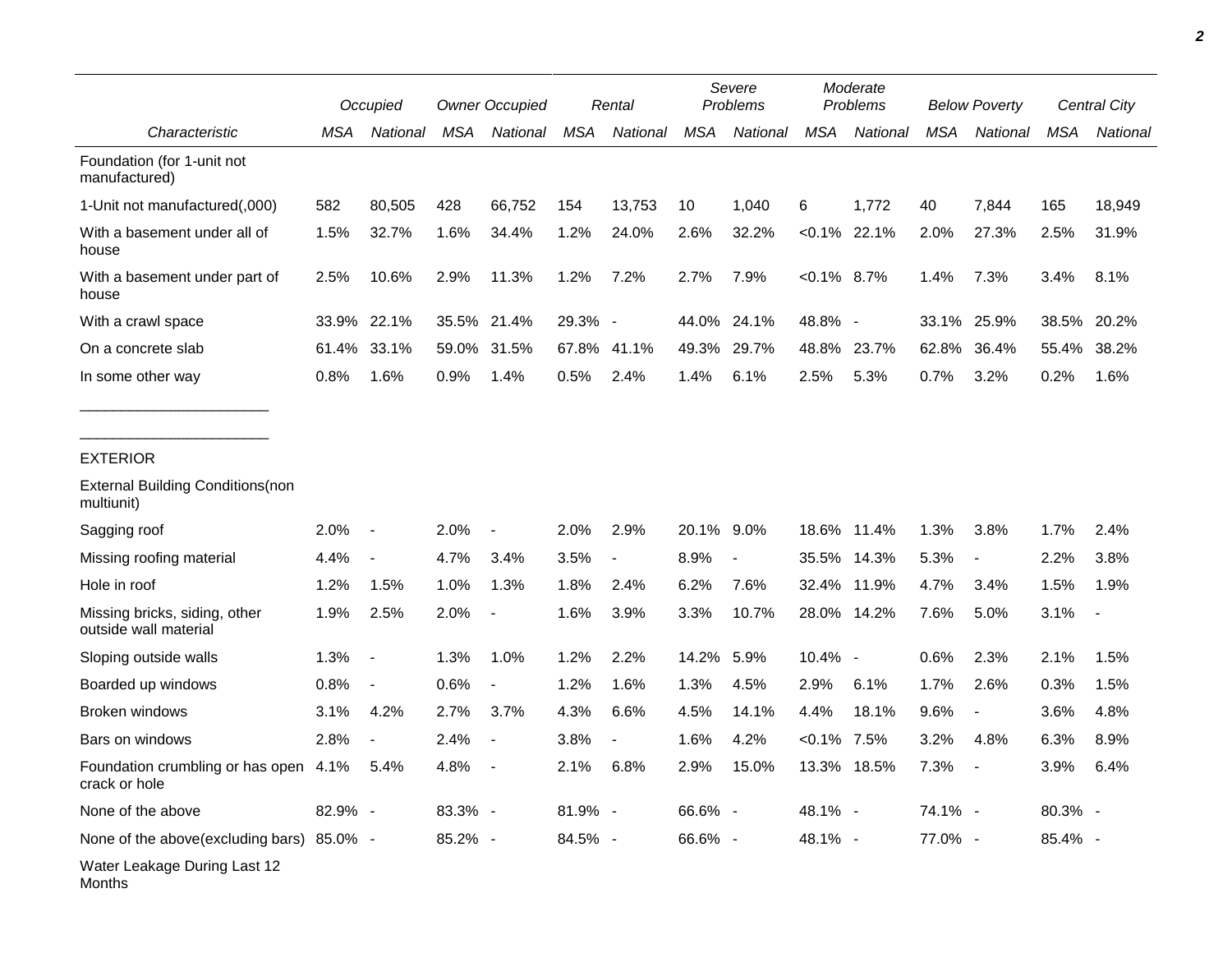|                                         | Occupied |                          | <b>Owner Occupied</b> |                          | Rental  |                          | Severe<br>Problems |             | Moderate<br>Problems |             | <b>Below Poverty</b> |                          | Central City |                          |
|-----------------------------------------|----------|--------------------------|-----------------------|--------------------------|---------|--------------------------|--------------------|-------------|----------------------|-------------|----------------------|--------------------------|--------------|--------------------------|
| Characteristic                          | MSA      | National                 | <b>MSA</b>            | National                 | MSA     | National                 | <b>MSA</b>         | National    | <b>MSA</b>           | National    | <b>MSA</b>           | National                 | <b>MSA</b>   | National                 |
| With leakage from outside<br>structure  | 8.3%     | 11.0%                    | 6.8%                  | 11.5%                    | 10.3% - |                          |                    | 32.4% 17.4% |                      | 19.8% 29.4% | 8.4%                 | 11.6%                    | 10.1% -      |                          |
| Roof                                    | 5.5%     | $\overline{\phantom{a}}$ | 4.9%                  | 6.1%                     | 6.2%    | 4.9%                     |                    | 18.3% 10.0% | 15.6% -              |             | 4.5%                 | 6.5%                     | 5.7%         | $\overline{\phantom{a}}$ |
| <b>Basement leak</b>                    | 0.1%     | 2.8%                     | $< 0.1\%$             | 3.4%                     | 0.1%    | 1.4%                     | $< 0.1\%$ 2.5%     |             | $<0.1\%$ 5.1%        |             | 0.4%                 | 1.9%                     | 0.1%         | 2.6%                     |
| Walls, closed windows, or doors<br>leak | 2.0%     | $\blacksquare$           | 1.7%                  | $\overline{\phantom{a}}$ | 2.5%    | $\blacksquare$           | 2.1%               | 4.7%        | 2.5%                 | 8.9%        | 2.8%                 | $\overline{\phantom{a}}$ | 3.3%         |                          |
| Other or Unknown exterior Leak          | 1.1%     | $\sim$                   | 0.8%                  | 1.1%                     | 1.5%    | $\overline{\phantom{a}}$ | 12.0% 2.9%         |             | 2.5%                 | 3.3%        | 0.8%                 | 1.3%                     | 1.6%         |                          |
| <b>INTERIOR</b>                         |          |                          |                       |                          |         |                          |                    |             |                      |             |                      |                          |              |                          |
| Damage                                  |          |                          |                       |                          |         |                          |                    |             |                      |             |                      |                          |              |                          |
| Holes in floors                         | 0.6%     | 1.0%                     | 0.6%                  | $\overline{\phantom{a}}$ | 0.6%    | 1.6%                     | $< 0.1\%$ 7.2%     |             | 4.4%                 | 9.9%        | 0.7%                 | 2.1%                     | 0.3%         | 1.3%                     |
| Open cracks or holes                    | 4.1%     | 5.2%                     | 3.4%                  | 4.2%                     | 5.2%    | 7.1%                     | 2.7%               | 18.1%       | 16.3%                | 29.9%       | 4.8%                 | 8.6%                     | 6.3%         | $\overline{\phantom{a}}$ |
| Broken plaster or peeling paint         | 0.9%     | 2.1%                     | 0.9%                  | 1.5%                     | 1.1%    | 3.1%                     | 1.4%               | 8.3%        | 7.6%                 | 18.6%       | 1.2%                 | 3.4%                     | 0.9%         | 3.2%                     |
| Water Leakage During Last 12<br>Months  |          |                          |                       |                          |         |                          |                    |             |                      |             |                      |                          |              |                          |
| With leakage from inside structure 7.7% |          | $\overline{\phantom{a}}$ | 7.7%                  | $\overline{\phantom{a}}$ | 7.7%    | 11.2%                    | 16.4% -            |             |                      | 10.3% 25.1% | 9.1%                 | $\sim$                   | 8.5%         | $\overline{\phantom{a}}$ |
| Fixtures backed up or overflowed        | 3.1%     | 1.9%                     | 3.4%                  | 1.7%                     | 2.7%    | $\sim$                   | 7.1%               | 4.9%        | 4.6%                 | 6.6%        | 2.7%                 | $\overline{\phantom{a}}$ | 4.7%         | 2.2%                     |
| Pipes leaked                            | 2.7%     | 3.6%                     | 2.3%                  | 2.9%                     | 3.3%    | 4.9%                     | 5.7%               | 8.4%        | 5.3%                 | 12.5%       | 4.6%                 | $\overline{\phantom{a}}$ | 3.3%         | 4.5%                     |
| Broken water heater                     | 0.7%     | $\blacksquare$           | 0.6%                  | 0.9%                     | 0.7%    | $\overline{\phantom{a}}$ | 2.4%               | 1.4%        | $< 0.1\%$            | 2.0%        | 0.3%                 | 1.0%                     | < 0.1%       | 0.7%                     |
| Other or Unknown                        | 1.8%     | 2.4%                     | 1.6%                  | $\overline{\phantom{a}}$ | 2.0%    | 3.6%                     | 4.4%               | 3.2%        | 1.8%                 | 6.0%        | 1.5%                 | 3.0%                     | 1.0%         | 2.9%                     |
| Rodents                                 |          |                          |                       |                          |         |                          |                    |             |                      |             |                      |                          |              |                          |
| Signs of rats in last 3 mon.            | 2.6%     | 1.0%                     | 3.1%                  | 0.9%                     | 1.9%    | 1.3%                     | 4.6%               | 3.3%        | 3.3%                 |             | 1.6%                 |                          | 2.8%         | 1.4%                     |
| Signs of mice in last 3 mon.            | 5.8%     | 11.1%                    | 4.7%                  | 11.7%                    | 7.3%    | 10.0%                    | 6.9%               | 17.7%       |                      | 14.4% 20.0% | 7.8%                 | 12.5%                    | 9.0%         | $\overline{\phantom{a}}$ |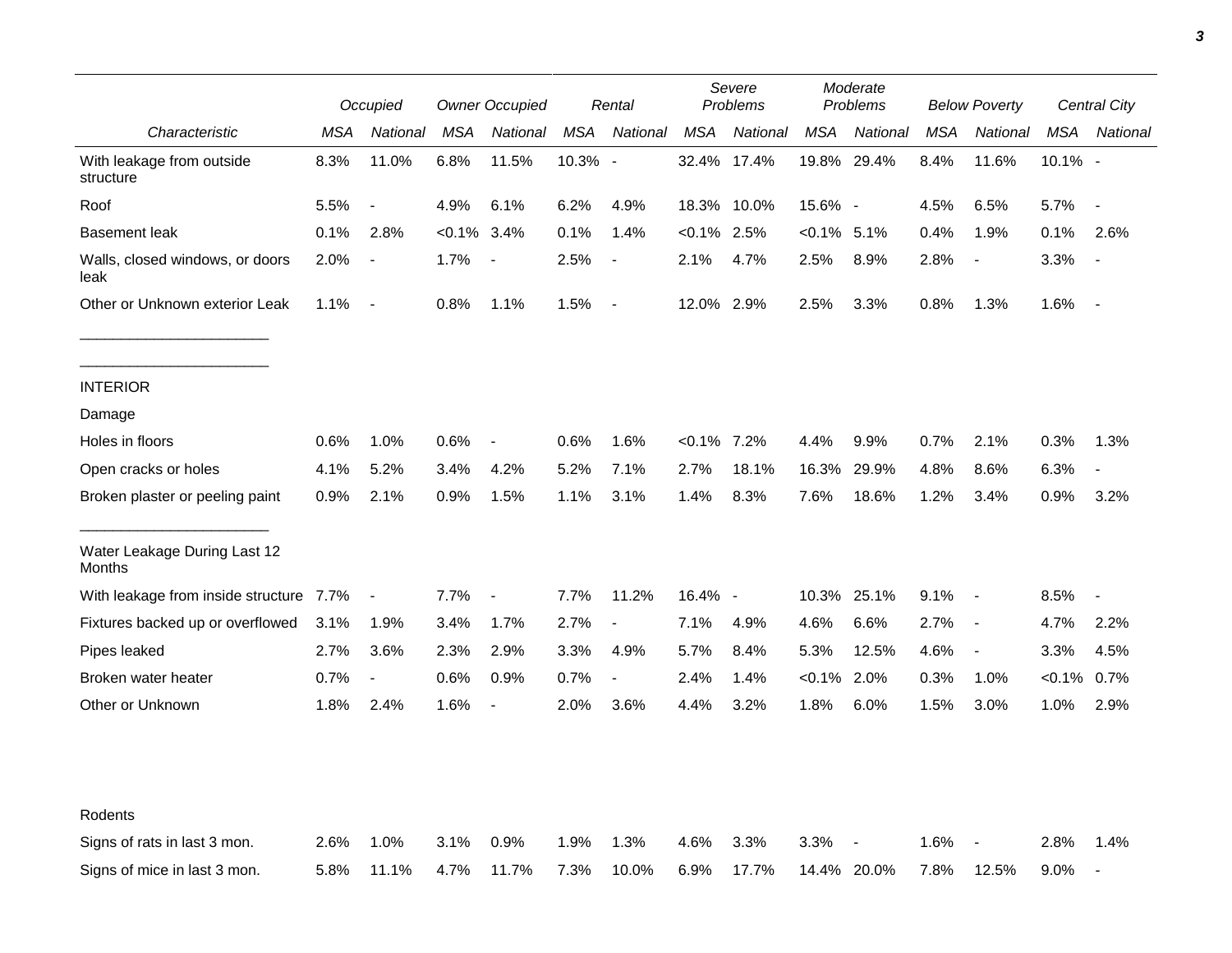|                                                           | Occupied |                          | <b>Owner Occupied</b> |                          | Rental         |                          | Severe<br>Problems |                | Moderate<br>Problems |                          | <b>Below Poverty</b> |                          | Central City  |                          |
|-----------------------------------------------------------|----------|--------------------------|-----------------------|--------------------------|----------------|--------------------------|--------------------|----------------|----------------------|--------------------------|----------------------|--------------------------|---------------|--------------------------|
| Characteristic                                            | MSA      | National                 | <b>MSA</b>            | National                 | <b>MSA</b>     | National                 | <b>MSA</b>         | National       | MSA                  | National                 | MSA                  | National                 | <b>MSA</b>    | National                 |
| Signs of rodents, not sure which<br>kind in last 3 mon.   | 1.1%     | 0.6%                     | 1.2%                  | 0.5%                     | 0.9%           | $\overline{\phantom{a}}$ | 3.4%               | 1.5%           | 0.5%                 | 1.6%                     | 0.8%                 | 1.0%                     | 0.4%          | 0.7%                     |
| Electrical                                                |          |                          |                       |                          |                |                          |                    |                |                      |                          |                      |                          |               |                          |
| No electrical wiring                                      | 0.1%     | $\overline{\phantom{a}}$ | $< 0.1\%$ 0.1%        |                          | 0.1%           | $\sim$                   | $<0.1\%$ 3.2%      |                | $<0.1\%$ 0.1%        |                          | 0.2%                 | $\blacksquare$           | $<0.1\%$ 0.1% |                          |
| <b>Exposed wiring</b>                                     | 1.8%     | $\overline{\phantom{a}}$ | 1.9%                  | 1.3%                     | 1.8%           | $\overline{\phantom{a}}$ | 7.0%               | $\overline{a}$ | 11.5%                | 3.9%                     | 4.3%                 | 2.5%                     | 1.4%          | $\overline{\phantom{a}}$ |
| Rooms without electric outlets                            | 0.4%     | 0.8%                     | 0.3%                  | 0.6%                     | 0.5%           | 1.2%                     | 1.2%               | 6.5%           | 0.5%                 | 2.2%                     | 0.6%                 | 1.4%                     | 0.1%          | 1.0%                     |
| Fuses/breakers blown in last 3<br>mon.                    | 11.7%    | 9.4%                     | 11.1% -               |                          | 12.6%          | 9.4%                     | 37.7%              | 14.7%          | 11.5%                | 15.1%                    | 9.1%                 | $\overline{\phantom{a}}$ | 13.4%         | 9.6%                     |
| Sanitation                                                |          |                          |                       |                          |                |                          |                    |                |                      |                          |                      |                          |               |                          |
| Lacking complete kitchen facilities                       | 3.2%     | 1.7%                     | 1.0%                  | 0.6%                     | 6.0%           | 4.0%                     | 2.4%               | 8.4%           | 82.0%                | 44.4%                    | 6.4%                 | 3.3%                     | 5.3%          | 2.8%                     |
| Lacking some or all plumbing<br>facilities                | 0.6%     | 1.3%                     | 0.3%                  | 0.8%                     | 1.1%           | 2.1%                     | 39.7%              | 68.2%          | $< 0.1\%$            | 0.0%                     | 1.0%                 | 2.1%                     | 1.0%          | 1.8%                     |
| Water not safe to drink                                   | 11.4%    | 8.3%                     | 6.8%                  | $\overline{\phantom{a}}$ |                | 17.7% 12.3%              | 15.5% -            |                | 33.9%                | 14.9%                    | 22.5%                | 13.1%                    | 16.6%         | 10.1%                    |
| Water stoppage in last 3 mon.                             | 3.1%     | 4.0%                     | 2.9%                  | $\overline{\phantom{a}}$ | 3.4%           | 5.1%                     | 4.8%               | 8.3%           | 5.9%                 | 9.4%                     | 5.7%                 |                          | 0.8%          | 4.0%                     |
| No flush toilets working some time 2.3%<br>in last 3 mon. |          | 1.9%                     | 1.5%                  | 1.1%                     | 3.5%           | $\overline{\phantom{a}}$ | 2.3%               | 5.7%           | 8.9%                 | $\overline{\phantom{a}}$ | 6.9%                 | 3.4%                     | 2.5%          | $\overline{\phantom{a}}$ |
| With sewage disposal breakdowns 2.1%<br>in last 3 mon.    |          | 1.4%                     | 2.5%                  | 1.2%                     | 1.5%           | $\overline{\phantom{a}}$ | 2.2%               | 3.7%           | 7.4%                 | 5.0%                     | 3.1%                 | 2.0%                     | 2.8%          | 1.6%                     |
| Septic tank, cesspool, chemical<br>toilet                 | 8.1%     | 19.6%                    |                       | 11.5% 25.7%              | $3.5\%$        | 7.5%                     | 8.8%               | 15.6%          | 4.2%                 | 16.1%                    | 4.2%                 | 14.7%                    | 0.8%          | 1.3%                     |
| With septic tank or cesspool<br>breakdowns in last 3 mon. | 0.1%     | $\overline{\phantom{a}}$ | 0.2%                  | $\overline{\phantom{a}}$ | $< 0.1\%$ 0.2% |                          | $<0.1\%$ 0.8%      |                | $<0.1\%$ 0.8%        |                          | 0.1%                 | $\overline{\phantom{a}}$ | $< 0.1\%$ -   |                          |
| <b>HEATING/FUEL</b>                                       |          |                          |                       |                          |                |                          |                    |                |                      |                          |                      |                          |               |                          |
| <b>Main Heating Equipment</b>                             |          |                          |                       |                          |                |                          |                    |                |                      |                          |                      |                          |               |                          |
| Warm-air furnace                                          | 77.8% -  |                          | 84.2% -               |                          | 69.3% -        |                          |                    | 72.3% 47.8%    |                      | 61.4% 39.1%              | 59.8% -              |                          |               | 78.5% 62.8%              |

| Steam or hot water system |  |  |  | $0.3\%$ 11.0% 0.2% 9.7% 0.5% 13.5% <0.1% 18.6% <0.1% 14.0% 0.2% 10.9% 0.7% 15.6% |  |  |
|---------------------------|--|--|--|----------------------------------------------------------------------------------|--|--|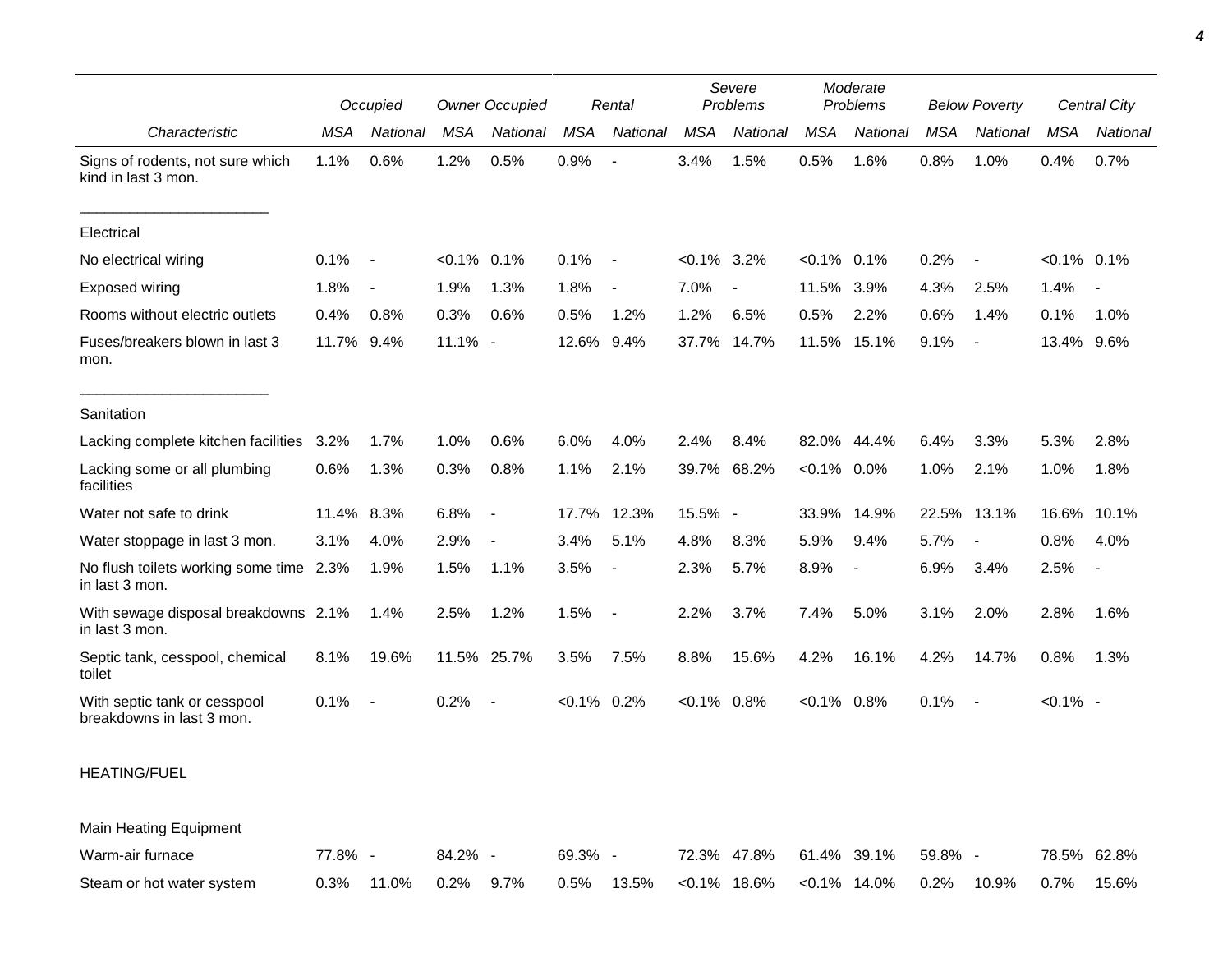|                                                         |                | Occupied                 |                | <b>Owner Occupied</b>    |                | Rental                   |                | Severe<br>Problems       |                | Moderate<br>Problems |                | <b>Below Poverty</b>     |                | Central City    |
|---------------------------------------------------------|----------------|--------------------------|----------------|--------------------------|----------------|--------------------------|----------------|--------------------------|----------------|----------------------|----------------|--------------------------|----------------|-----------------|
| Characteristic                                          | <b>MSA</b>     | National                 | <b>MSA</b>     | National                 | <b>MSA</b>     | National                 | <b>MSA</b>     | National                 | <b>MSA</b>     | National             | <b>MSA</b>     | National                 | <b>MSA</b>     | <b>National</b> |
| Electric heat pump                                      | 7.6%           | 11.8%                    | 6.8%           | 12.9%                    | 8.8%           | $\overline{\phantom{a}}$ | 3.7%           | 7.1%                     | 2.9%           | 4.8%                 | 6.4%           | 9.7%                     | 4.6%           | 8.5%            |
| Built-in electric units                                 | 0.8%           | 4.2%                     | 0.3%           | 2.6%                     | 1.6%           | 7.4%                     | 1.6%           | 5.2%                     | 4.6%           | 5.6%                 | 1.9%           | 5.9%                     | 0.8%           | 3.9%            |
| Floor, wall, or other built-in hot air<br>without ducts | 9.4%           | 3.9%                     | 4.1%           | 2.4%                     | 16.6% 6.9%     |                          | 18.0% 7.0%     |                          | 22.1%          | 5.6%                 | 26.3%          | 6.7%                     | 13.5% 5.2%     |                 |
| Room heaters with flue                                  | 0.8%           | $\blacksquare$           | 0.5%           | $\overline{\phantom{a}}$ | 1.3%           | 1.0%                     | 1.1%           | $\overline{\phantom{a}}$ | 5.7%           | 1.1%                 | 1.8%           | 1.4%                     | 0.9%           | 0.6%            |
| Room heaters without flue                               | 0.1%           | 1.0%                     | $< 0.1\%$ 0.8% |                          | 0.1%           | 1.2%                     | $< 0.1\%$ 2.5% |                          | 2.0%           | 25.2%                | $< 0.1\%$ 2.2% |                          | 0.1%           | 0.7%            |
| Portable electric heaters                               | 0.4%           | 1.2%                     | 0.3%           | 0.9%                     | 0.6%           | 1.8%                     | $< 0.1\%$ 3.9% |                          | 0.7%           | 2.0%                 | 1.7%           | 3.0%                     | 0.3%           | 1.4%            |
| <b>Stoves</b>                                           | 1.6%           | 0.9%                     | 2.4%           | 1.2%                     | 0.5%           | $\overline{\phantom{a}}$ | $< 0.1\%$ 4.0% |                          | 0.7%           | 1.0%                 | 0.2%           | 1.2%                     | 0.6%           | 0.1%            |
| Fireplace with inserts                                  | 0.4%           | $\blacksquare$           | 0.6%           | 0.2%                     | 0.1%           | $\blacksquare$           | 2.2%           | 0.1%                     | $< 0.1\%$      | 0.1%                 | $< 0.1\%$      | 0.1%                     | $< 0.1\%$      | $< 0.1\%$       |
| Fireplace without inserts                               | 0.1%           | $\blacksquare$           | 0.1%           | $\overline{\phantom{a}}$ | 0.1%           | $\overline{\phantom{a}}$ | $< 0.1\%$ 0.2% |                          | $< 0.1\%$ 0.1% |                      | $< 0.1\%$      | 0.1%                     | $< 0.1\%$      | $< 0.1\%$       |
| Other                                                   | 0.4%           | $\overline{\phantom{a}}$ | 0.4%           | $\overline{\phantom{a}}$ | 0.5%           | $\blacksquare$           | 1.2%           | $\overline{\phantom{a}}$ | $< 0.1\%$ 0.3% |                      | 1.4%           | 0.7%                     | 0.1%           | 0.3%            |
| No heating equipment                                    | $< 0.1\%$      | 0.4%                     | $< 0.1\%$ 0.3% |                          | $< 0.1\%$ 0.7% |                          | $< 0.1\%$ 1.1% |                          | $< 0.1\%$      | $0.7\%$              | 0.1%           | 0.6%                     | 0.1%           | 0.7%            |
| Cooking stove                                           | 0.1%           | $\overline{\phantom{a}}$ | 0.1%           | $\sim$ $-$               | $< 0.1\%$ -    |                          | $< 0.1\%$ 0.2% |                          | $<0.1\%$ 0.3%  |                      | 0.1%           | $\overline{\phantom{a}}$ | $< 0.1\%$ 0.1% |                 |
| <b>Water Heating Fuel</b>                               |                |                          |                |                          |                |                          |                |                          |                |                      |                |                          |                |                 |
| Electricity                                             | 21.1%          | 41.3%                    | 16.4% 39.0%    |                          |                | 27.4% 45.7%              | 13.1%          | 38.7%                    | 31.7%          | 39.0%                | 22.1%          | 46.9%                    | 16.8% 31.9%    |                 |
| Gas, LP/bottled gas                                     | 78.5%          | 54.3%                    | 82.8% 56.6%    |                          |                | 72.6% 49.7%              | 86.9% 53.8%    |                          | 67.9% -        |                      | 77.9%          | 49.2%                    | 82.5% 62.8%    |                 |
| Fuel oil                                                | $< 0.1\%$ 4.1% |                          | $< 0.1\%$ 4.0% |                          | $< 0.1\%$ 4.3% |                          | $< 0.1\%$ 6.5% |                          | $< 0.1\%$ 5.1% |                      | $< 0.1\%$ 3.6% |                          | $< 0.1\%$ 5.0% |                 |
| Kerosene or other liquid fuel                           | $< 0.1\%$ -    |                          | $< 0.1\%$ -    |                          | $< 0.1\%$ -    |                          |                | $< 0.1\%$ $< 0.1\%$      | $< 0.1\%$ 0.1% |                      | $< 0.1\%$ -    |                          | $< 0.1\%$ -    |                 |
| Other                                                   | 0.4%           | $\blacksquare$           | 0.7%           | 0.4%                     | 0.1%           | $\blacksquare$           | $< 0.1\%$ 1.0% |                          | 0.5%           | $\blacksquare$       | $< 0.1\%$ 0.3% |                          | 0.7%           | 0.2%            |
| Clothes Dryer(,000)                                     | 658            | 93,052                   | 447            | 72,397                   | 211            | 20,655                   | 11             | 1,139                    | 18             | 2,344                | 53             | 9,825                    | 190            | 21,908          |
| Have Clothes Dryer                                      | 83.4% -        |                          | 98.5% -        |                          | $63.1\% -$     |                          |                | 88.0% 54.2%              | 60.6% -        |                      | 55.6% -        |                          | 79.0% -        |                 |
| Electricity                                             | 81.0% -        |                          | 78.4% -        |                          | 86.4% -        |                          | 73.4% -        |                          | 89.2% -        |                      | 89.8% -        |                          | 84.1% -        |                 |
| Gas, LP gas (liquid propane)                            | 19.0% -        |                          | 21.5% -        |                          | 13.6% -        |                          |                | 26.6% 21.0%              |                | 10.8% 17.5%          | 9.7%           | 17.8%                    | 15.7% 25.6%    |                 |
| Other                                                   | 0.1%           | $\overline{\phantom{a}}$ | 0.1%           | $\sim$                   | 0.1%           | $\overline{\phantom{a}}$ | $< 0.1\%$ 0.1% |                          |                | $< 0.1\%$ $< 0.1\%$  | 0.5%           | 0.1%                     | 0.2%           | $\sim$          |

Heating Problems

\_\_\_\_\_\_\_\_\_\_\_\_\_\_\_\_\_\_\_\_\_\_\_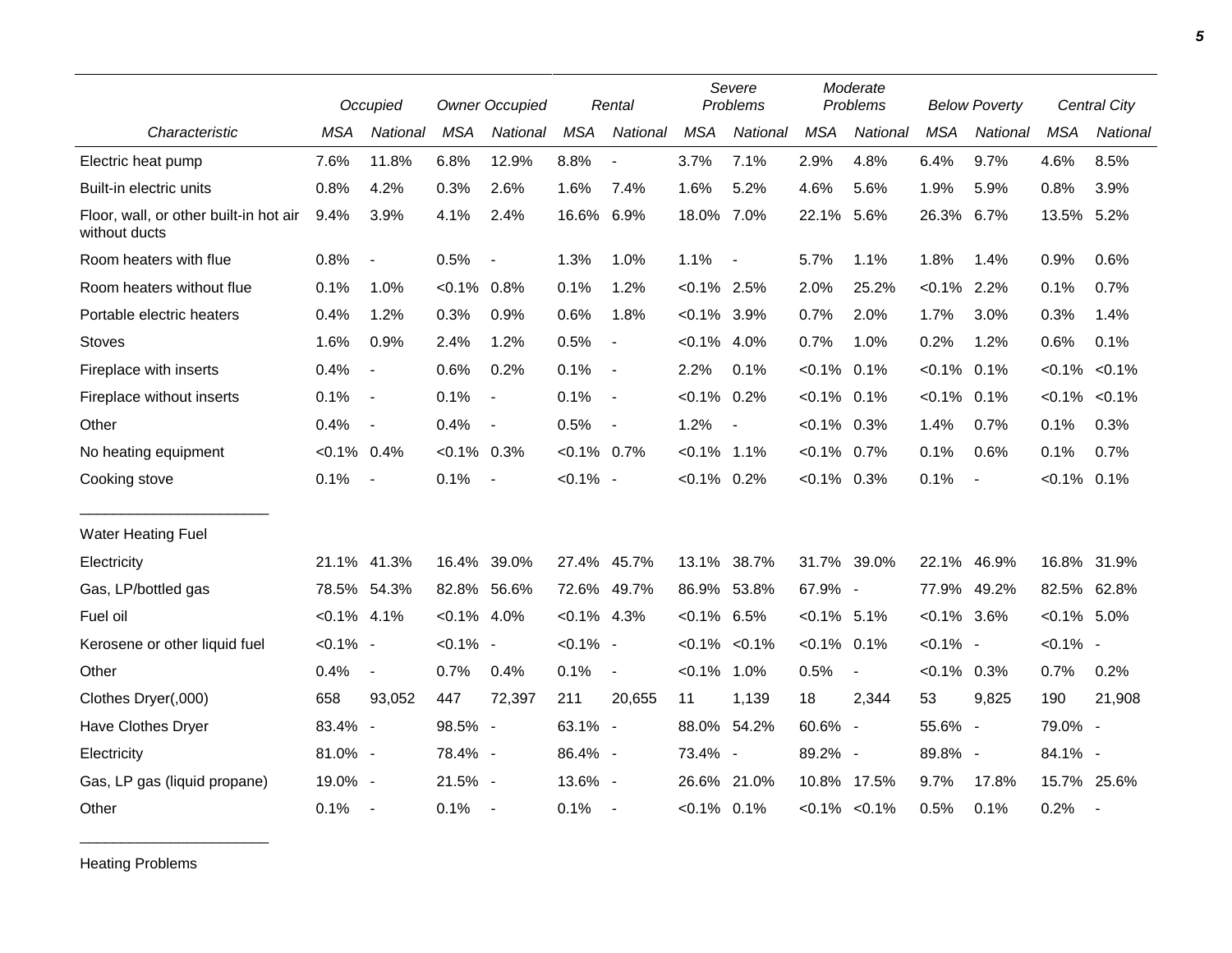|                                                             | Occupied       |                          | <b>Owner Occupied</b> |                          | Rental         |                          | Severe<br>Problems |                          | Moderate<br>Problems |                          | <b>Below Poverty</b> |                          | Central City   |                          |
|-------------------------------------------------------------|----------------|--------------------------|-----------------------|--------------------------|----------------|--------------------------|--------------------|--------------------------|----------------------|--------------------------|----------------------|--------------------------|----------------|--------------------------|
| Characteristic                                              | <b>MSA</b>     | National                 | MSA                   | National                 | <b>MSA</b>     | National                 | <b>MSA</b>         | National                 | MSA                  | National                 | <b>MSA</b>           | National                 | <b>MSA</b>     | National                 |
| Uncomfortably cold for 24 hours or 9.2%<br>more last winter |                | $\overline{\phantom{a}}$ | 7.6%                  | $\blacksquare$           | 12.1% -        |                          | 77.8%              | 43.7%                    |                      | 17.6% 22.2%              | 12.2% -              |                          | 9.8%           | $\blacksquare$           |
| Heating equipment breakdowns                                | 2.1%           | $\overline{\phantom{a}}$ | 1.7%                  | $\overline{\phantom{a}}$ | 2.7%           | $\overline{\phantom{a}}$ | 60.4% 31.2%        |                          | 0.8%                 | 4.1%                     | 4.6%                 | $\overline{\phantom{a}}$ | 2.8%           | $\overline{\phantom{a}}$ |
| Other causes                                                | 6.0%           | $\overline{\phantom{a}}$ | 5.7%                  | $\overline{a}$           | 6.5%           | $\overline{\phantom{a}}$ | 6.7%               | 11.0%                    | 13.1% -              |                          | 5.0%                 | 8.0%                     | 5.5%           |                          |
| Utility interruption                                        | 1.3%           | 1.9%                     | 1.4%                  | 2.3%                     | 1.2%           | $\overline{\phantom{a}}$ | 1.7%               | $\overline{a}$           | 1.5%                 | 1.9%                     | 0.7%                 | 1.6%                     | 0.7%           | 1.1%                     |
| Inadequate heating capacity                                 | 1.3%           | $\blacksquare$           | 0.7%                  | $\overline{\phantom{a}}$ | 2.1%           | $\blacksquare$           | $< 0.1\%$ 3.9%     |                          | 5.4%                 | $\blacksquare$           | 2.2%                 | $\overline{\phantom{a}}$ | 2.2%           | 1.7%                     |
| Inadequate insulation                                       | 0.9%           | $\overline{\phantom{a}}$ | 1.1%                  | 0.7%                     | 0.6%           | 1.8%                     | $< 0.1\%$ 3.1%     |                          | 1.0%                 | 5.0%                     | 0.5%                 | 2.0%                     | 0.9%           | 1.4%                     |
| Cost of heating                                             | 1.6%           | 1.0%                     | 1.7%                  | 1.0%                     | 1.4%           | 1.1%                     | 2.7%               | 1.7%                     | 1.4%                 | 2.8%                     | 0.7%                 | 1.3%                     | 0.7%           |                          |
| Other                                                       | 1.4%           |                          | 1.3%                  |                          | 1.6%           | $\blacksquare$           | 2.3%               | 3.5%                     | 5.5%                 | 3.2%                     | 1.5%                 | 1.8%                     | 1.6%           |                          |
| SELECTED PHYSICAL<br><b>PROBLEMS</b>                        |                |                          |                       |                          |                |                          |                    |                          |                      |                          |                      |                          |                |                          |
| Severe Physical Problems(,000)                              | 12             | 2,103                    | 4                     | 907                      | 8              | 1,196                    | 12                 | 2,103                    |                      |                          | 2                    | 522                      | 6              | 909                      |
| Severe physical problems                                    | 1.5%           | 1.8%                     | 1.0%                  | $\overline{\phantom{a}}$ | 2.3%           | 3.1%                     | 100%               | $\overline{\phantom{a}}$ |                      |                          | 1.9%                 | 3.3%                     | 2.5%           | $\blacksquare$           |
| Plumbing                                                    | 0.6%           | 1.2%                     | 0.3%                  | 0.8%                     | 1.1%           | 2.1%                     |                    | 39.7% 68.2%              |                      |                          | 1.0%                 | 2.1%                     | 1.0%           | 1.8%                     |
| Heating                                                     | 0.9%           | 0.5%                     | 0.7%                  | 0.3%                     | 1.2%           | 0.9%                     | 59.1%              | 28.6%                    |                      |                          | 0.9%                 | $\overline{\phantom{a}}$ | 1.5%           | 0.8%                     |
| Electric                                                    | $< 0.1\%$ -    |                          | $< 0.1\%$ -           |                          | $< 0.1\%$ -    |                          | 1.2%               | 3.1%                     |                      |                          | $< 0.1\%$ 0.1%       |                          | 0.1%           | $\blacksquare$           |
| Hallways                                                    | $< 0.1\%$ 0.0% |                          | $< 0.1\%$ 0.0%        |                          | $< 0.1\%$ 0.0% |                          | $< 0.1\%$ 0.0%     |                          |                      |                          | $< 0.1\%$ 0.0%       |                          | $< 0.1\%$ 0.0% |                          |
| Upkeep                                                      | $< 0.1\%$ -    |                          | $< 0.1\%$ -           |                          | $< 0.1\%$      | 0.1%                     | $< 0.1\%$ 2.5%     |                          |                      |                          | $< 0.1\%$ 0.1%       |                          | $< 0.1\%$ 0.1% |                          |
| Moderate Physical Problems(,000)                            | 30             | 4,126                    | $\overline{7}$        | 1,568                    | 24             | 2,558                    |                    |                          | 30                   | 4,126                    | $\overline{7}$       | 1,170                    | 15             | 1,628                    |
| Moderate physical problems                                  | 3.8%           | $\overline{\phantom{a}}$ | 1.4%                  | 2.1%                     | 7.0%           | $\overline{\phantom{a}}$ |                    |                          | 100%                 | $\overline{\phantom{a}}$ | 7.3%                 | $\overline{\phantom{a}}$ | 6.1%           | $\overline{\phantom{a}}$ |
| Plumbing                                                    | 0.2%           | $\overline{\phantom{a}}$ | $< 0.1\%$             | 0.1%                     | 0.6%           | $\blacksquare$           |                    |                          | 6.4%                 | $\overline{\phantom{a}}$ | 0.1%                 | $\overline{\phantom{a}}$ | 0.6%           | 0.3%                     |
| Heating                                                     | 0.1%           | 0.9%                     | $< 0.1\%$             | 0.8%                     | 0.1%           | 1.1%                     |                    |                          | 2.0%                 | 25.2%                    | $< 0.1\%$ 2.1%       |                          | 0.1%           | 0.7%                     |
| Upkeep                                                      | 3.1%           | 1.6%                     | 1.0%                  | 0.5%                     | 5.9%           | 3.7%                     |                    |                          | 82.0%                | 44.4%                    | 6.3%                 | 2.9%                     | 5.3%           | 2.6%                     |
| Hallways                                                    | $< 0.1\%$      | 0.0%                     | $< 0.1\%$             | 0.0%                     | $< 0.1\%$      | 0.0%                     |                    |                          | $< 0.1\%$            | 0.0%                     | $< 0.1\%$            | 0.0%                     | < 0.1%         | 0.0%                     |
| Kitchen                                                     | 0.4%           | 1.0%                     | 0.4%                  | 0.7%                     | 0.5%           | 1.7%                     |                    |                          | 10.8%                | 28.2%                    | 1.1%                 | 2.3%                     | 0.2%           | 1.6%                     |

\_\_\_\_\_\_\_\_\_\_\_\_\_\_\_\_\_\_\_\_\_\_\_